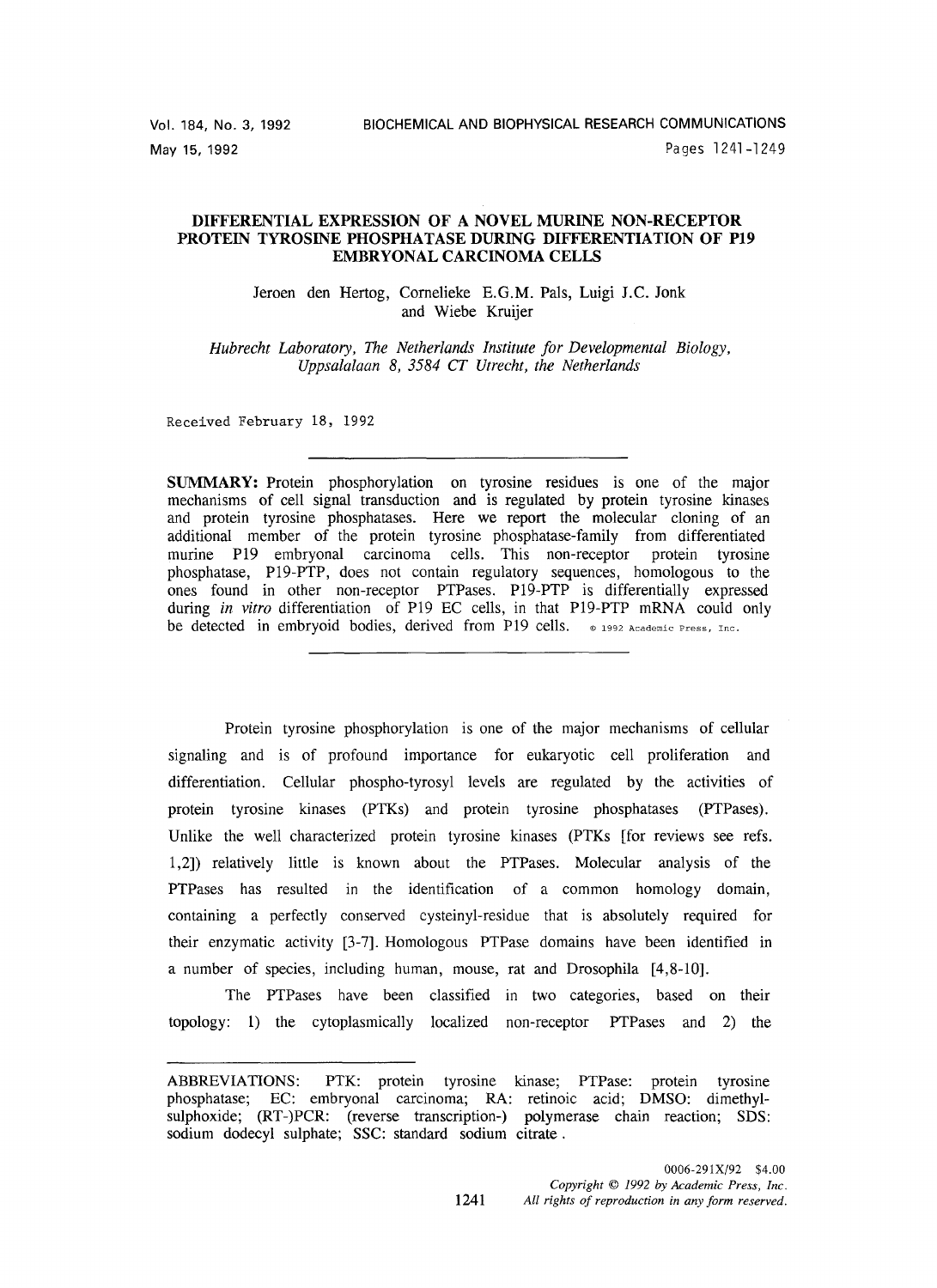transmembrane receptor-like PTPases [3]. C-terminally of the PTPase-domain a regulatory domain has been identified in several non-receptor PTPases [11-13]. Deletion of this domain *in vitro* by proteolytic cleavage enhances PTPase-activity of these enzymes [11]. The role of cytoplasmic PTPases in cellular proliferation and differentiation is as yet unclear. However, it has been shown that insulin-induced *Xenopus* oocyte maturation is inhibited by micro-injection of purified PTP1Bprotein [14], and that PTPase-activity of a 37kD cytoplasmically localized PTPase is enhanced in fibroblasts that are growth arrested by cell contact [15], indicating that PTPases are functional in development and cell proliferation.

While there is clear evidence that PTKs play an important role in early development [16-19], little is known about the possible involvement of PTPases. For that reason, we set out to clone PTPases and study their expression during differentiation of embryonal carcinoma (EC) cells. EC cells [20,21] are widely used as a model system for early murine pre-implantation development, since these pluripotent stem cells can be differentiated *in vitro* and derivatives of all three germ layers have been obtained [22-24].

Here we report the molecular cloning of a novel non-receptor PTPase from the pluripotent murine EC cell line P19. This PTPase, P19-PTP, displays extensive homology to other PTPases in the catalytic domain and is expressed exclusively in embryoid bodies, derived from P19 EC cells.

# MATERIALS AND METHODS

*Cells:* P19 EC cells [25] were cultured as described before [26] in bicarbonate buffered DF medium supplemented with 7.5% foetal calf serum. Differentiation of these cells, growing in monolayer, was done by addition of  $10^{-6}$  M (final concentration) retinoic acid (RA) to the medium. Aggregation of the cells was done by culturing them on a layer of agarose (1%) for 5 days. Subsequently the aggregates were seeded on gelatinized dishes and cultured for another 3 to 6 days. Endoderm-like cells were thus obtained, while neuroectoderm- and mesoderm-like cells were obtained by aggregation and replating in the presence of  $10^{-7}$  M RA and 1% dimethyl-sulphoxide, respectively.

*Oligonucleotides and PCR:* The degenerative oligonucleotides, used for the polymerase chain reaction are complementary to two highly conserved regions in the PTPase domain (consensus sequences according to [10]) and are depicted in figure 1. Reverse transcription-PCR was done essentially as described before [27]. After reverse transcription, using the 3' oligo (Figure 1) and  $30\mu$ g of total RNA, PCR was performed for 60 cycles (per cycle 1 min. 95°C, 1 min. 42°C and 2 min. 72~C), using 2.5u Taq-polymerase (CETUS, USA). The obtained products were fractionated on an agarose gel  $(1.5\%)$  after digestion with the restriction enzymes EcoRI and BamHI. Subsequently fragments of the appropriate size (120bp) were isolated, ligated into EcoRI/BamHI-opened pBLUESCRIPT SK (Stratagene) and sequenced using universal primers and T7-polymerase (Pharmacia).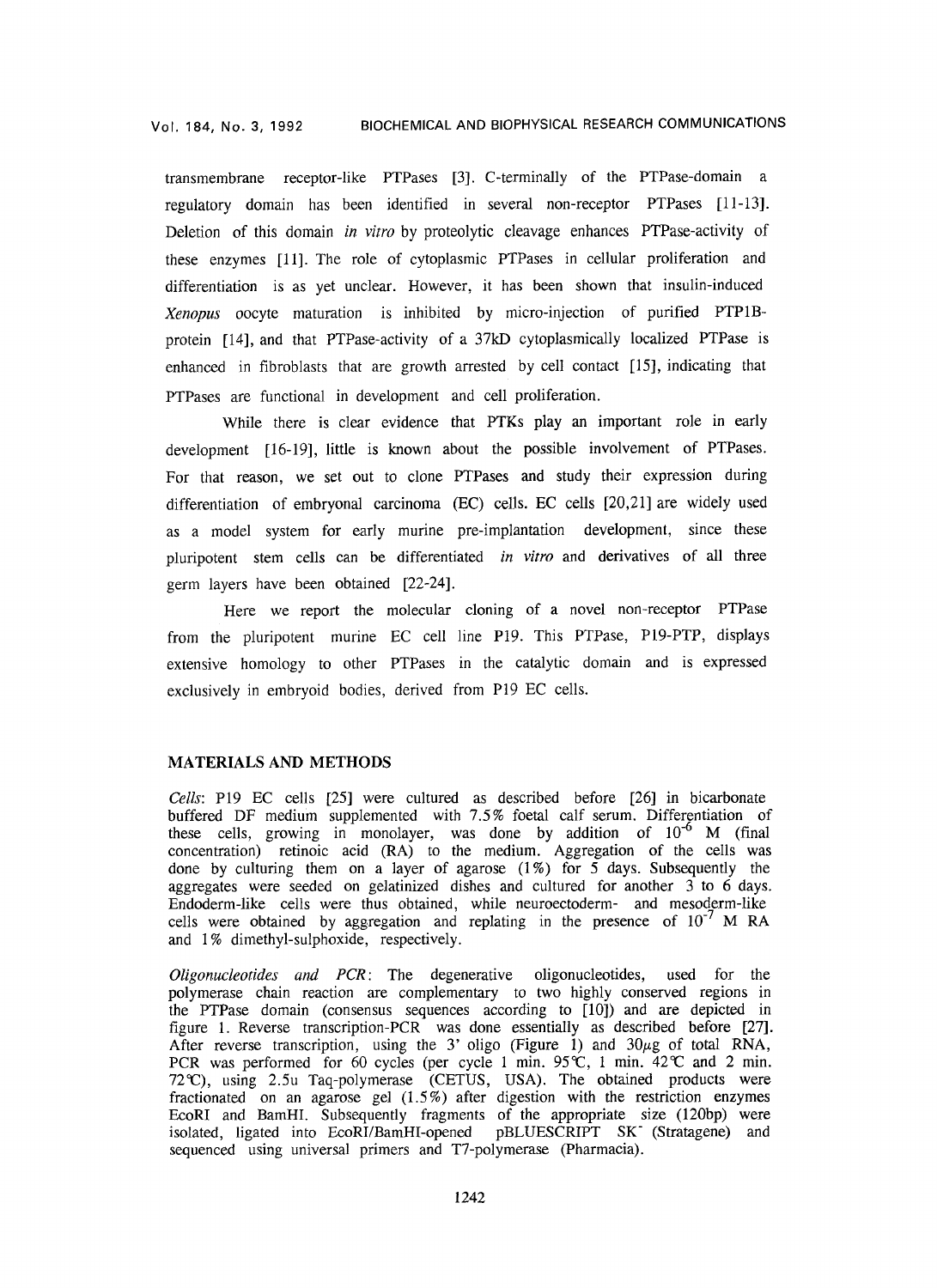*cDNA-libraries and screening* An oligo(dT)-primed cDNA-library was constructed using RNA from P19 cells, aggregated in the presence of RA (10-7M) for five days and a lambda ZAP cloning kit (Stratagene) exactly as described by the manufacturer. Nitrocellulose filters were hybridized to  $\frac{3}{2}$ P-labeled probes in 50% formamide - 5xSSC -50mM NaH<sub>2</sub>PO<sub>4</sub>, pH6.8 - 0.1%SDS - 0.1mg/ml sonicated salmon sperm DNA - 2x Denhardt solution at 42°C overnight. After hybridization the filters were washed three times with 2xSSC - 0.1% SDS and once with lxSSC -  $0.1\%$  SDS. The <sup>32</sup>P-labeled probes were obtained using a multiprime labeling kit (Amersham) routinely using 50 ng DNA fragment and  $50\mu$ Ci [ $\alpha^{-32}$ P]dCTP (Amersham). After three rounds of screening the positive clones were picked and subcloned by an *in vivo* excision protocol as described by Stratagene. These subclones were sequenced using universal as well as the degenerative oligos and T7 polymerase (Pharmacia). In addition to this oligo(dT)-primed P19-aggregate cDNAlibrary, a random as well as oligo(dT)-primed library from murine 3T3-cells (Clontech) was screened as described above.

*Northern blotting analysis:* RNA, used for Northern blotting analysis, was isolated using a phenol extraction method [28]. Fifteen  $\mu$ g of total RNA was fractionated on a  $0.8\%$  formaldehyde-agarose gel and subsequently transferred to nitrocellulose filters. After hybridization to  $3^{2}P$ -labeled probes as described above, the filters were washed three times with 2xSSC - 0.1%SDS, once with 0.1xSSC - 0.1%SDS at room temperature and once with preheated  $(55\degree\text{C})$  0.1xSSC - 0.1%SDS. A 1.4 kb fragment of the rat glyceraldehyde-3-phosphate dehydrogenase (GAPDH) cDNA [29] was used as a probe for Northern blotting analysis to correct for the amount of RNA loaded per lane.

## RESULTS AND DISCUSSION

PTPase-specific probes for hybridization of cDNA libraries were generated by PCR with degenerative oligos, depicted in figure 1, as described in the Materials and methods section. The degenerative oligos are directed against highly conserved stretches in the PTPase-domains [10] and enclose a third highly conserved stretch of amino acids (QGP). Total RNA, isolated from undifferentiated P19 EC cells as well as from *in vitro* differentiated derivatives of P19 cells was pooled and used as a source of RNA for the RT-PCR. Sequence analysis of the 120 bp PCR-products yielded eight different PTPase-clones, containing the



Figure 1. Degenerative oligonucleotides, directed against conserved sequences in the PTPase-domains, that were used for the polymerase chain reaction. Amino acids are given in single letter code, X being a non-specified amino acid, encoded by three Inosine (I) nucleotides.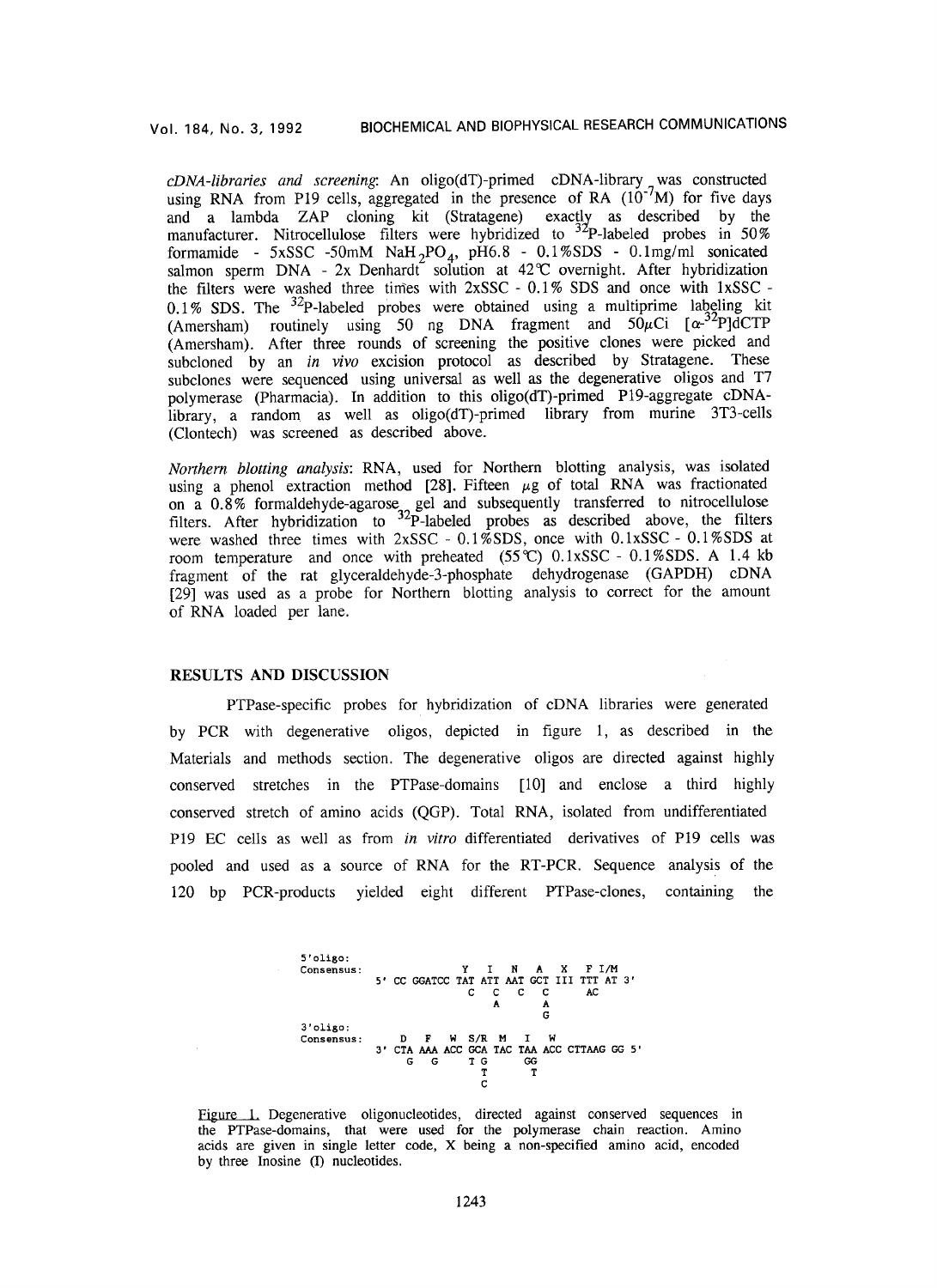#### Vol. 184, No. 3, 1992 BIOCHEMICAL AND BIOPHYSICAL RESEARCH COMMUNICATIONS

 $T_{\text{max}}$ 

|           |      |                                                                            | $+1$ |
|-----------|------|----------------------------------------------------------------------------|------|
| PTP3      |      | YINAGFI NMEIPSSSIINQYIASQGPL PHTCK DFWSMIW A                               |      |
| PTP5      |      | YINAGFI DGYQRPSHYIATQGPV HETVY DFWRMIW B                                   |      |
| PTP31     |      | YINAGFI DGYORPNHYIATOGPV HETVY DFWSMTW B                                   |      |
| PTP33     |      |                                                                            |      |
| PTP42     |      |                                                                            |      |
| PTP43     |      | YINAGFI NGYQEKNKFIAAOGPK EETVN DFWRMIW D                                   |      |
| PTP54     |      | YINAGYA VRWORVWHSMRLRORLKGGGRSDDLPLTCLLPSTRVSGAPKEFIATOGPL PNTVG DFWSMIW E |      |
| PTP59     |      | YINAGFI KGVYGPKAYVATOGPL GNTVI DFWRMTW C                                   |      |
| Consensus | YiNA |                                                                            |      |
|           |      |                                                                            |      |

Figure 2. Sequence alignment of the polymerase chain reaction-products. Deduced amino acid sequences of the PCR-products, as well as the consensus sequence [10] are given in single letter code. Five different types of PCR-products have been specified A through E.

consensus amino acids QGP between the two degenerative oligos (Figure 2). Two PCR-products exceed the consensus 120 bp in length, PTP3 and PTP54 being 132 and 222 bp, respectively (Figure 2) and we can not exclude that these PCRproducts do not encode fragments of PTPases. The eight PCR-products have been divided in five types, members of the same type only differing in one or two amino acids (Figure 2) which may be due to artifacts of the PCR-technique. By sequencecomparison of the PCR-clones with the GenBank/EMBL databases PTP42 was identified to be identical to Receptor Protein Tyrosine Phosphatase  $\alpha$  (RPTP  $\alpha$ [30]) (also called LCA-Related Phosphatase, LRP [8]). The other PCR-products were homologous but not identical to published PTPases.

In order to obtain full length PTPases, the eight different PCR-products were used as probes to screen a cDNA-library, constructed from RNA of P19 cells, aggregated in the presence of RA. Several  $\lambda$ -phage clones were obtained, subcloned and sequenced.  $\lambda$ PTP34 was found to be identical to full length RPTP  $\alpha$ [30]. xPTP17, is identical in part to PCR-product PTP33 (Figure 2). Subclones were derived from xPTP17 using the restriction endonuclease sites, depicted in figure 4A, and the complete insert was sequenced. Analysis of the xPTP17 sequence demonstrated that this clone lacks some of the N-terminal conserved amino acids of the PTPase domain (NXXKNRY). In order to obtain full length xPTP17, a random as well as oligo(dT)-primed 3T3 cDNA library was screened with a 600 bp EcoRI/HindIII-probe, located in the extreme 5'part of  $\lambda$ PTP17 (Figure 3A). Sequence comparison of xPTP17 and xPTP4.1 demonstrated that ),PTP17 lacked an internal fragment of 107 bp, corresponding to basepair positions 151-258 in the combined cDNA sequence (Figure 3C,4).

The combined cDNA of  $\lambda$ PTP17 and  $\lambda$ PTP4.1 of 2983bp contains an open reading frame, encoding a putative PTPase of 773 amino acids (Figure 4). This PTPase, P19-PTP, schematically represented in figure 3B, contains three in frame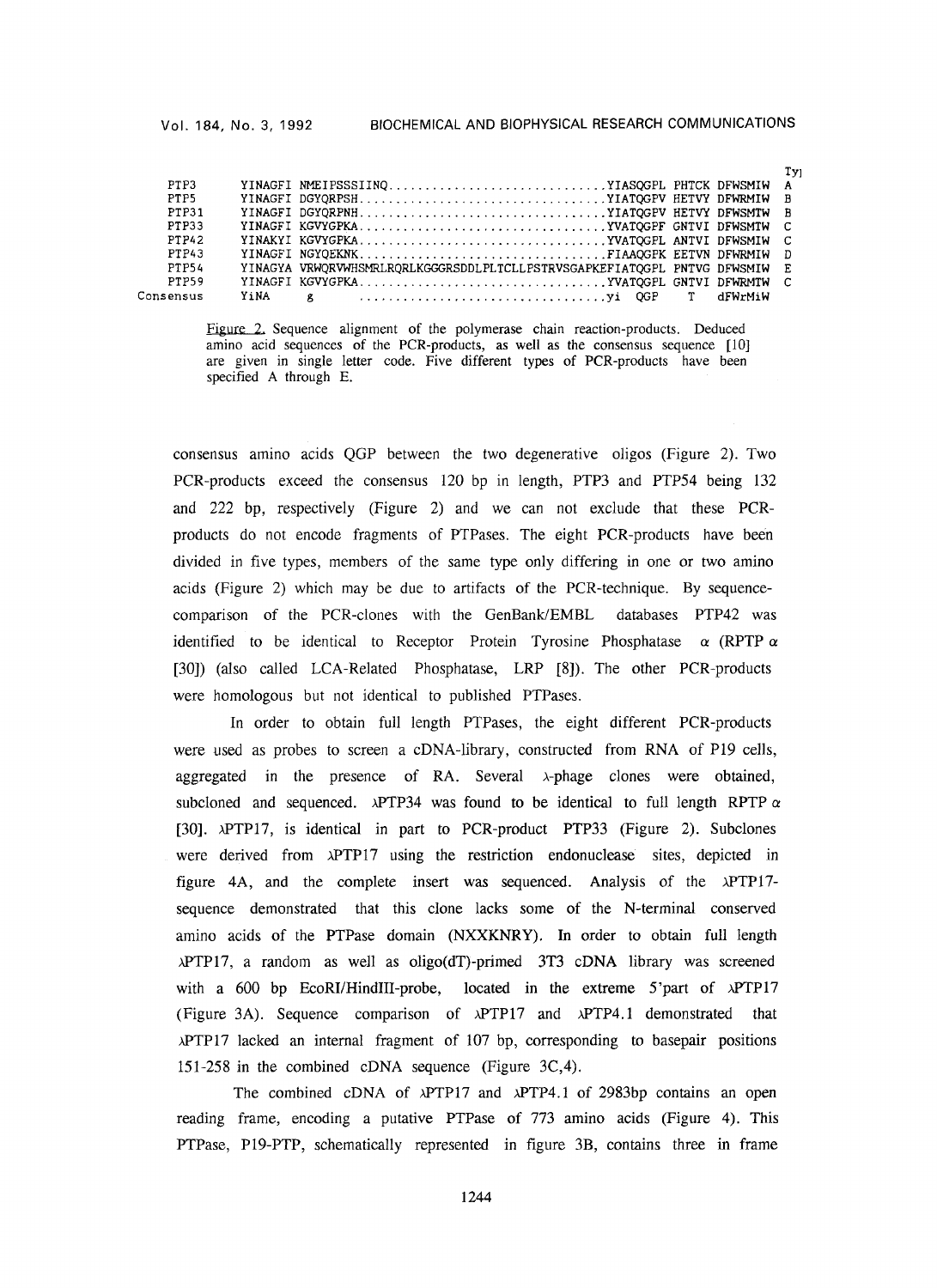

Figure 3. Schematic representation of P19-PTP. (A) Restriction map of P19-PTP, showing all restriction endonuclease sites that were used for subcloning and sequencing  $(A = ApaI, E = EcoRI, H = HinduII, P = PstI, S = SstI, T = TaqI)$ . (B) Schematic representation of P19-PTP coding and non-coding sequences. Lines indicate non-translated sequences. Boxes represent coding sequences, the hatched box being the PTPase-domain. (C) Alignment of the three lambda phage clones that were used for sequence analysis of P19-PTP. The position of the missing 107 bp in xPTP17 is indicated.

translation initiation sites (Figure 4). No consensus signal sequences or putative transmembrane sequences could be identified in the deduced amino acid sequence of P19-PTP, indicating that P19-PTP belongs to the category of non-receptor PTPases. P19-PTP encodes, like all other non-receptor PTPases [3], only one PTPase domain as indicated in the sequence (Figure 4, 3B) from amino acid position 55 to 299. Sequence comparison of the PTPase-domains of P19-PTP, PTP1B  $[12,13]$ , TCPTP  $[11]$  and the two PTPase domains of RPTP  $\alpha$  [30] shows sequence identities ranging from 33 to 36 % between P19-PTP and the other PTPases (Figure 5). In addition, 74 % of the conserved amino acids in the PTPase-domain, as described by Krueger et al. [10], are also conserved in P19- PTP (Figure 5). Notably, the conserved stretch of amino acids, containing the absolutely conserved cysteinyl-residue which has been shown to be essential for PTPase-activity [4-7] (consensus: VVHCSAGVGRTG) is highly conserved in P19- PTP, having only two amino acid substitutions (Figure 5). Besides sequence homology in the PTPase domain, no homology could be found between P19-PTP and any other sequences. It is noteworthy that the regulatory domain, located in the C-terminal part of PTP1B and TC-PTP [3,11-13] is not present in P19-PTP. Several non-receptor PTPases have been identified that, like P19-PTP, lack these regulatory sequences, e.g. STEP [31]. The absence of regulatory domains, similar to the ones found in PTP1B and TCPTP, in our view does not imply that the enzymatic activity of P19-PTP is not regulated. At present the understanding of PTPase-activity regulation is limited. Therefore it can be speculated that P19-PTP contains as yet unidentified regulatory sequences.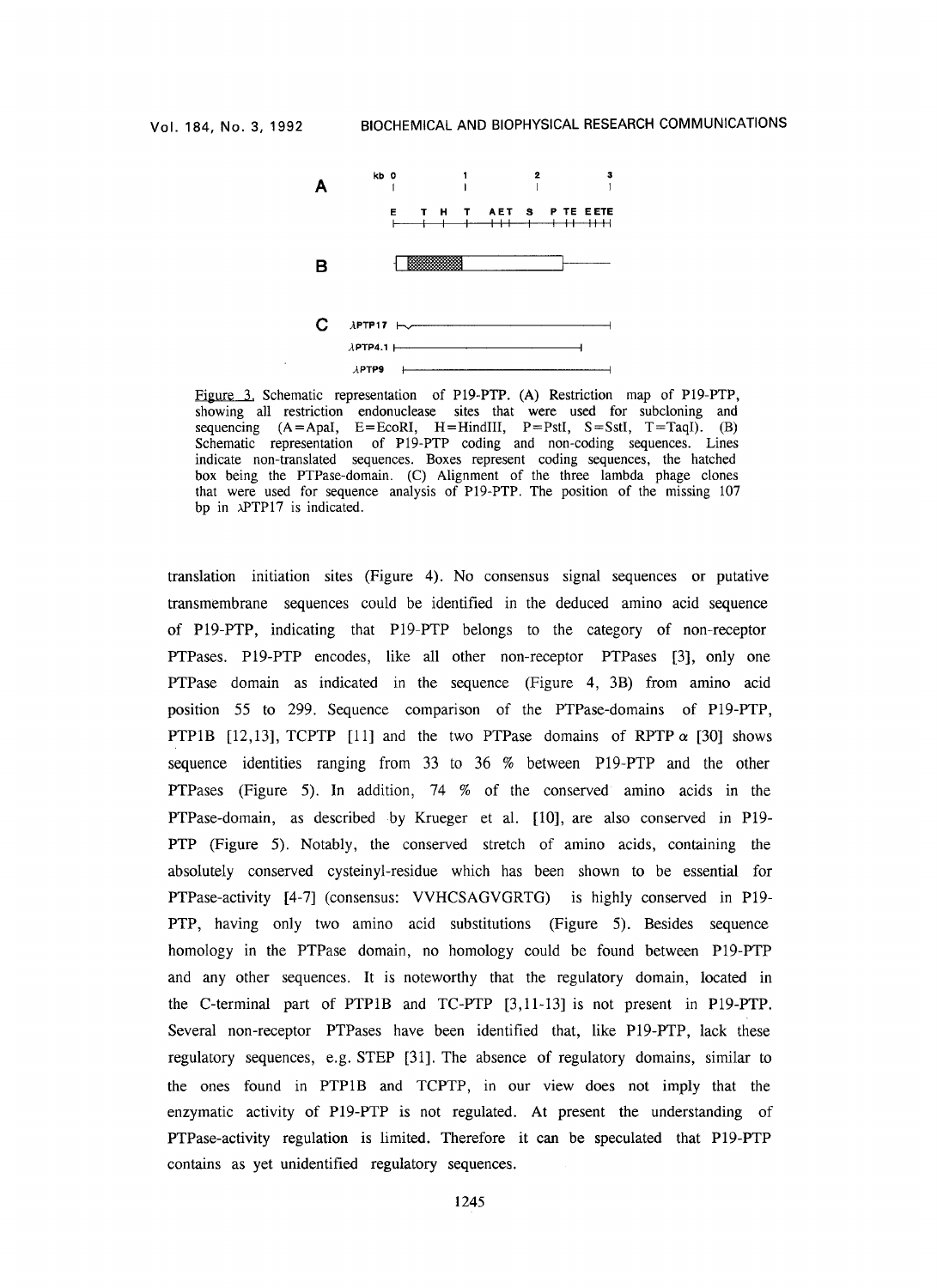#### PIg-PTP

GAATICGGCCGGCCCCCCGCCCGGCCGGC CGGCGGGGGACGCGGGACGCAGATGGAGCAA GICGAGAICCIGAGGAGGTICATCCAGAGG 90<br>M E O V E I L R R F I O R 13 M E Q V E I L R R F I Q R 13<br>GTCCAGGCC**ATGA**AGAGTCCGGATCACAAT GGGGAGGACAACTTCGCCCGGGACTTC**ATG** CGATTGAGAAGATTGTCTACCAAATATAGA 180 A M K S P D H N G E D N F A R D F M R L R R L S T K Y R 43 ACAGAAAAGATTTATCCCACAGCCACTGGA GAAAAGAAGAAAATGTTAAAAAGAACAGA TATAAGGACATACTGCCATTTGATCACAGC<br>TEKIYPTATGEKEEN VKKNRYKDILPFDHS E <u>K E E N V K K N R Y K D I L P F D H S</u> 73<br>CAAGATTCAGATTATATCAATGCAAATTTT ATTAAGGGTGTGTATGGCCCAAAGCATAT 360 **CGAGTTAAGTTGACTTGAAGACTCCATCC CAAGATTCAGATTATATCAATGCAAATTTT ATTAAGGGTGTGTATGGGCCAAAAGCATAT 3**<br>R V K L T L K T P S Q D S D Y I N N F I K <u>O D S D Y I N A N F I K G V Y G P K A Y</u> 103<br>STCATAGACTICTGGAGGATGATAGGGAG TATAATGITGGTGATGATGGCCTGT 450 GTGCCAACCCAAGGCCTTTCCGGAATACA GTCATAGACTTCTGGAGGATGATATGGGAG TATAATGTTGTGATGATGGTGATGGCCTGT 4 V A T Q G P F R N T V I D F W R M I W E Y N V V M I V M A C 133 CGAGAATTTGAGATGGGAAGGAAAAAGTGT GAGCGCTACTGGCCTTTGTATGGAGAAGAT CCTATAACATTTGCACCATTTAAAATTTCT 540 **R E F E M G R K K C E R Y W P L Y G E D P I T F A P F K I S** 163 TGTGAAAATGAACAAGCAAGAACCGACTAC TTCATCCGAACACTTTTACTTGAATTTCAA AATGAATCCCGTCGGCTCTATCAGTTTCAT 630 **C E N E Q A R T D Y F I R T L L L E F Q N E S R R L Y Q F H** 193 TACGTGAACTGGCCAGACCATGATGTTCCT TCGTCATTTGATTCTATTCTGGACATGATA AGCTTAATGAGGAAATACCAAGAACATGAA 720 V N W P D H D V P S S F D S I L D M I S L M R K Y Q E H E 223 GATGTGCCTATTTGTATTCATTGCAGTGCT GGCTGTGGACGAACAGGTGCTATTTGTGCC ATAGATTACACGTGGAACTTACTGAAAGCA 8<br>D V P I C I H C S A G C G R T G A I C A I D Y T W N L L K A 253 <u>D V P I C I H C S A G C G R T G A I C A I D Y T W N L L K A</u> 253<br>GGGAAAATTCCAGAGGAATTTAATGTATTT AATTTAATACAAGAAATGAGAACACAGAGG CACTCGGCAGTACAAACAAAGGAGCAGTAT 900 <u>G K I P E E F N V F N L I Q E M R T Q R H S A V Q T K E Q Y</u> 283<br>GAACTTGTTCATAGGGCTATTGCTCAACTG TTTGAAAACAGCTACAACTGTATGAAATTC ATGGAGCACAGAAGATCCGTGATGGTAATG 990 E L V H R A I A Q L F E N S Y N C M K F M E H R R S V M V M 313 *AAATTACCACT~CTAT~TCAGTTCCA TTGATA~GAGACGAGACCTCTCC~CAAA ~C~C~ACTCG~GTT~CTTGTAGA* 1080 K L P L E L W S V P L I A R R D L S A K A A A D S K L P C R 343 AGGGGATGCCAAGGAAGAAATACTACAGCC ACCAGAACCTCACCCGGTGCCACCCATCACCCATCACCTCCTTCAGCCTTCCCAAC 1170<br>RGCQGRNTTA TRTSPGATHPDAITSFSLPN373 R G C Q G R N T T A T R T S P G A T H P D A I T S F S L P N 373<br>GTTACCACTGTGTGCAGGACAGTGACAGGT ACCACCCAAAGCCAGTGCTGCACATGGCCT CACCAGAGCAACACCCCAGCCGACCTCAACA 1260 V T T V C R T V T G T T Q S Q C C T W P H Q S N T Q P T S T 403<br>GAAGCTATGATAAATCAGCGGACCAATGGG GCAAAAAGTGAATCAGCTATTGAGCACATA GATAAGAAGTTAGAGCGCAATTTAAGTTTT 135 E A M I N Q R T N G A K S E S A I E H I D K K L E R N L S F 433<br>GAGATTAAGAAAGTCCCTCTCCAAGAAGGG CCCAAAAGTTTTGATGGGAACACACTCTTG AATAGGGGACATGCGATTAAAATTAAATCT 1440 E I K K V P L Q E G P K S F D G N T L L N R G H A I K I K S 463 \* GCTTCATCTTGTAGTTGACAGAACCTCT AAACCACAGGAGTTAAGTGCAGGTGCCCTA AAGGTTGATGATGTATCTCAGAATTCTTGC 1530<br>\* A \* S \* S \* V \* D R \* T \* S \* K \* P Q \* E \* S \* A \* G \* A \* L \* K \* D \* D \* S \* Q \* N \* S \* C 493 A S S S V V D R T S K P Q E L S A G A L K V D D V S Q N S C 493<br>GCGGACTGTAGTGCGGCTCATTCACACAGA GCTGCTGAGTCGTCAGAGGGAGTCCCAGAGC AACTCACACACACCTCCACGGCCAGACTGC 1620 A D C S A A H S H R A A E S S E E S Q S N S H T P P R P D C 523<br>TTGCCTCTCGATAAGAAAGGACACGTAACG TGGTCACTTCATGGACCTGAAAATGCCACA CCTGTACCCGACTCACCTGACGGCAAATCC 1710 L p L D K K G H V T W S L H G P E N A T P V P D S P D G K S 553 *CCAGAT~TCATTCTCAGACTCTGAAAACC GTGAGTTCCACACCC~CTCCACC~AG~ GA~CCACGATCTTACAGA~ACCAC* 1800 P D N H S Q T L K T V S S T P N S T A E E E A H D L T E H H 583<br>**AACAGCTCCCCTCTGTTGAAAGCTCCCCTC AGCTTTACCAACCCTCTTCACTCTGACGGC TGGCACTCAGGGCGGAGGCTCTGATGGT** 1890 N S S P L L K A P L S F T N P L H 8 D D W H S D G G S S D G 613 **CCTGTGACCAGGAACAAACTAGCATTTCA ACAGCAAGTGCCACAGTGTCTCCTGCCAGT AGTGCTGAGAGTGCTTGCCATAGGAGAGTA** 1980<br>A V T R N K T S I S T A S A T V S P A S S A E S A C H R R V 643 A V T R N K T S I S T A S A T V S P A S S A E S A C H R R V 643<br>*TTGCCGATGTCCATTGCCAGACAGGAAGTA GCAGGCACGCCGCATTCAGGTGCTGAGAAA GATGCTGATGTTAGTGAGGAGTCGCCTCCT* 207 L p M S I A R Q E V A G T P H S G A E K D A D V S E E S P P 673 **CCTTTACCTGAACGAACTCCTGAGTCTTTT GTATTAGCAGATATGCCTGTAAGACCTGAG TGGCATGAACTCCAAATCAGGAGTGGTCT** 2160<br>PLPERT PESF VLA DMP VRPE WHELP NOEWS703 V L A D M P V R P E **GAACAAAGGGAATCTGAAGGCTTGACAACC TCTGGAAATGAAAACATGATGCAGGGGGC ATCCACACAGAGGCTTCTGCAGACTCTCCA** 2250 **b F** 0 **R** E S E G L T T S G N E K H D A G G I H T E A S A D S P 733 S G N E K H D A G G *ccT~TTT~AGTGAc~GAAAGATCAAATAACAAAAAGTcCA~AG~GT~ACAGATATT~TTTT~T~TC~TGT~AAAACCTAAA2340*  P A F S D K K D Q I T K S P A E V T D I G F G N R C G K P K 763<br>GGACCAAGAGAGCCACCTTCAGAATGGACA TGATGCAGGGAGTGAAAGGACACTTCACAT TATACTGGAACACTCGAAGTCCACTGAAAG 2430 GPREPPSEWT\* *\**<br>CCAGGCTTATAGTATTCCATCTTTAATGTG GGAGCTAGTACGAGTATGATTGTTACCTTA GTGTGAGTTCTTTACCTGCCTCCTTATACT 2520 AACAGGCAAGTAGGTATATAATTTGATAAA GTCCCTAAATATTATTAACAGAAGATGTAA GAATTCTGCATGGTCTAAGTCTTTGTGTAT 2610<br>CTTACTTGTAAATTATTTGCCCTGAAGTTT TAGAAAACAGTTTCTGAATTTTAAACTTGC TGGATTCATGCAGCCAGCATTGCAGGTTAT 2700 ...<br>CAGAGATCAAAGATTGTAATAATAATACAT TTTGTAAATTGTAAGCAAAAAGTTATTTTT ATACTATATACTGTCTAATTGTTCATCCTA 2790 ATSGTTCTTGTTTTCATCTAGTCATGGAGA TTCAGTAAGTGCCTTGGAAGAATATTGAAT TCTCTTAGCTCGTGTGTGTTACTTTAAAAT 2880 TTGAATTCAACTGGGGTTAGAAGACTATCA GAATATATGTATGTTTCAGGATATTTGACC TGCCATTAAAAAAACAAACAGTTTTACACT 2970<br>CCTAAAAAAAAAA GCTAAAAAAAAAA

Figure 4. cDNA nucleotide and deduced amino acid sequences of P19-PTP. Amino acids are depicted in single letter code. Three in frame translation initiation sites are given in bold type in the nucleotide sequence. The putative PTPase domain is underlined.

P19 EC cells can be differentiated *in vitro* and derivatives of all three germ layers have been obtained [22-24]. Expression of P19-PTP during *in vitro* differentiation of P19 EC cells was investigated by Northern blotting analysis, using a 700bp EcoRI/HindlII P19-PTP-fragment as probe (Figure 3A). P19-PTP-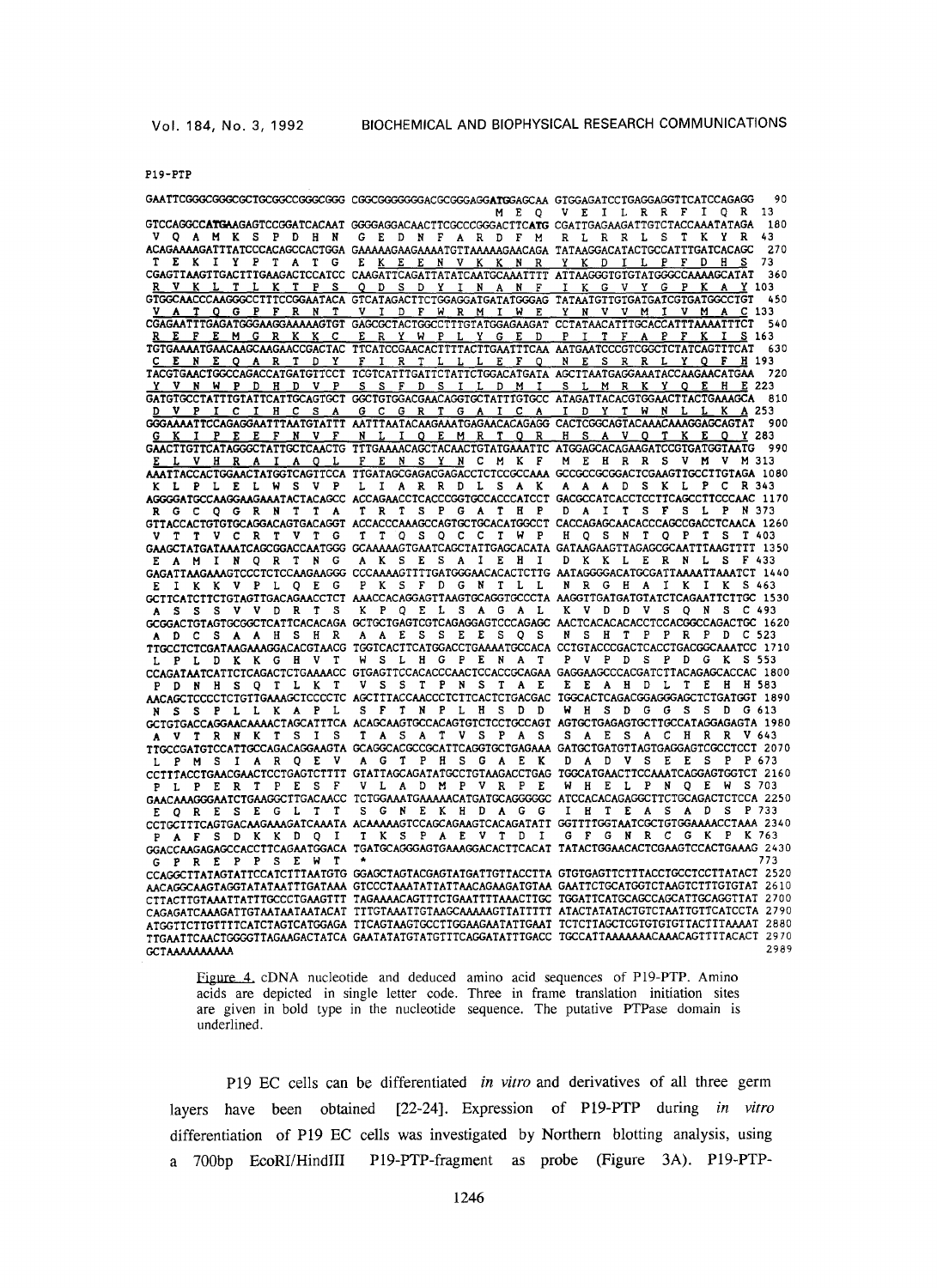| P19-PTP           |      |                   | 55 KEENVKKNRYKDILHFDHSRVKLTLKTPSQDSDYINANFIKGVYGPKAYVATQGPFRNTVIDFWRMIWEYNVVMIVMACREFFMG |                                                                 |          |    |        |    |                                                          |                  |    |
|-------------------|------|-------------------|------------------------------------------------------------------------------------------|-----------------------------------------------------------------|----------|----|--------|----|----------------------------------------------------------|------------------|----|
| PTP1B             | 37   |                   | LPKNKNRNRYRDVSPFDHSRIKLHO                                                                |                                                                 |          |    |        |    | EDNDYINASLIKMEEAQRSYILTQGPLPNTCGHFWEMVWEQKSRGVVMLNRVMEKG |                  |    |
| TCPTP             | 39   |                   | FPENRNRNRYRDVSPYDHSRVKLON                                                                |                                                                 |          |    |        |    | AENDYINASLVDIEEAQRSYILTQGPLPNTCCHFWLMVWQQKTKAVVMLNRIVEKE |                  |    |
| $RPTP\alpha(I)$   | 253  |                   | KEENKEKNRYVNILPYDHSRVHLTPVEGVPDSDYINASFINGYQEKNKFIAAQGPKEETVNDFWRMIWEQNTATIVMVTNLKERK    |                                                                 |          |    |        |    |                                                          |                  |    |
| RPTPa(II)546      |      |                   | LPANMKKNRVLQIIPYEFNRVIIPVKRGEENTDYVNASFIDGYRQKDSYIASQGPLLHTIEDFWRMIWEWKSCSIVMLTELEERG    |                                                                 |          |    |        |    |                                                          |                  |    |
| Consensus         |      | <b>LNRY</b><br>N. | vDhsRV L                                                                                 |                                                                 | dYiNA    | к. | yi QGP | T. | dFWrHiWeg                                                | vm t             | Е  |
|                   |      |                   |                                                                                          |                                                                 |          |    |        |    |                                                          |                  |    |
|                   |      |                   |                                                                                          |                                                                 |          |    |        |    |                                                          |                  |    |
| $P19-PTP$         |      |                   | 134 RKKCERYWPLYGEDPITFAP                                                                 | FKISCENEOARTDYFIRTLLLEFO                                        |          |    |        |    | NESRRLYOFHYVNWPDHDVPSSFDSILDMISLM                        |                  |    |
| PTP1B             | 112  |                   | SLKCAOYWPOKEEKEMIFEDTNLKLTLISEDIKSYYTVROLELENL                                           |                                                                 |          |    |        |    | <b>TTOETREILHFHYTTWPDFGVPESPASFLNFLFKV</b>               |                  |    |
| TCPTP             | 114  | <b>SVKCAOYWP</b>  | TDDOEMLFKETGFSVKLLSEDVKSYYTVHLLOLENI                                                     |                                                                 |          |    |        |    | NSGETRTISHFHYTTWPDFGVPESPASFLNFLFKV                      |                  |    |
| RPTPa             |      | 332 ECKCAOYWP     | <b>DOGCWTYGN</b>                                                                         | VRVSVEDVTVLVDYTVRKFSIQQVGDVTNRKPQRLITQFHFTSWPDFGVPFTPIGMLKFLKKV |          |    |        |    |                                                          |                  |    |
| $RPTP\alpha$      | 625. | <b>OEKCAOYWP</b>  | <b>SDGLVSYGD</b>                                                                         | <b>ITVELKKEEECESYTVRDLLVTNT</b>                                 |          |    |        |    | RENKSROIROFHFHGWPEVGIPSDGKGMINIIAAV                      |                  |    |
| Consensus         |      | KC qYWP           | g                                                                                        | v                                                               | y r      |    |        | R  |                                                          | t WPD gyPe p 1 f |    |
|                   |      |                   |                                                                                          |                                                                 |          |    |        |    |                                                          |                  |    |
|                   |      |                   |                                                                                          |                                                                 |          |    |        |    |                                                          |                  |    |
| $P19 - PTP$       |      | 208 RKYOEH        | EDVPICIRCSAGCGRIGAICAIDYTWNLLKAGKIPEEFNVFNLIQEMRTORHSAVOTKEQYELVHRAIAOLFENSYN            |                                                                 |          |    |        |    |                                                          |                  |    |
| PTP <sub>1B</sub> | 190. |                   | RESGSLSPEHGPVVVHCSAGIGRSGTFCLADTCLLLMDKRKDPSSVDIKKVLLEMRKFRMGLIQTADQLRFSYLAVIEGAKFIMG    |                                                                 |          |    |        |    |                                                          |                  |    |
| TCPTP             | 191  |                   | RESGSLNPDHGPAVIHCSAGIGRSGTFSLVDTCLVLMEKGDD                                               |                                                                 |          |    |        |    | INIKOVLLNMRKYRMGLIOTPDOLRFSYMAIIEGAKCIKG                 |                  |    |
| $RPTP\alpha(I)$   | 408  | <b>KACNPO</b>     | YAGAIVVHCSAGVGRTGTFVVIDAMLDMMHSERK                                                       |                                                                 |          |    |        |    | VDVYGFVSRIRAORCOMVOTDMOYVFIYOALLEHYLYGDT                 |                  |    |
| RPTPa(II)699      |      | <b>OKOOOOS</b>    | GNHPITVHCSAGAGRTGTFCALSVLERVKAEGI                                                        |                                                                 |          |    |        |    | LDVFOTVKSLRLOMPHMVOTIFOYEFCYKVVOEYIDAFSD                 |                  |    |
| Consensus         |      |                   | gpivvHCSAGvGRtgt                                                                         |                                                                 | $D \cup$ | v  |        |    | Rock vQt Qy fae                                          |                  | t. |
|                   |      |                   |                                                                                          |                                                                 |          |    |        |    |                                                          |                  |    |

Figure 5. Sequence alignment of the PTPase-domains of P19-PTP, PTP1B, TCPTP and RPTP  $\alpha$  (domain I and II). Conserved consensus amino acids are given in bold type.

transcripts were not detected in undifferentiated P19 EC cells, resembling the pluripotent stem cells of the inner cell mass, nor in endoderm- and mesoderm-like cells, obtained by RA-induced differentiation of P19 EC cells in monolayer (Figure 6A). However, upon aggregation of P19 cells, yielding embryoid bodies, P19-PTP is expressed (Figure 6B). As shown in figure 6B, the presence of chemical agents during aggregation of P19 cells, thereby inducing neuronal (in presence of RA) or mesodermal (in presence of DMSO) differentiation has only minor effects on the



Figure 6. Differential expression of P19-PTP during differentiation of P19 EC cells. (A) P19 EC cells, growing in monolayer were differentiated with RA  $(10^{-6}M)$  for the time indicated. Northern blotting analysis was done using  $15 \mu g$  of total RNA per lane as described in the Materials and Methods section. (B) P19 cells were allowed to aggregate in absence (-) or presence of chemical agents  $(RA, 10^{-7}M)$  or DMSO, 1%) for five days. Subsequently the aggregates were either replated in tissue culture dishes and cultured for the times indicated or immediately (0d replated) RNA was isolated (C) Time course of aggregation. P19 cells were allowed to aggregate for the times indicated after which RNA was isolated and processed as described under A. The expression of GAPDH was monitored to correct for possible differences in the amount of RNA loaded per lane.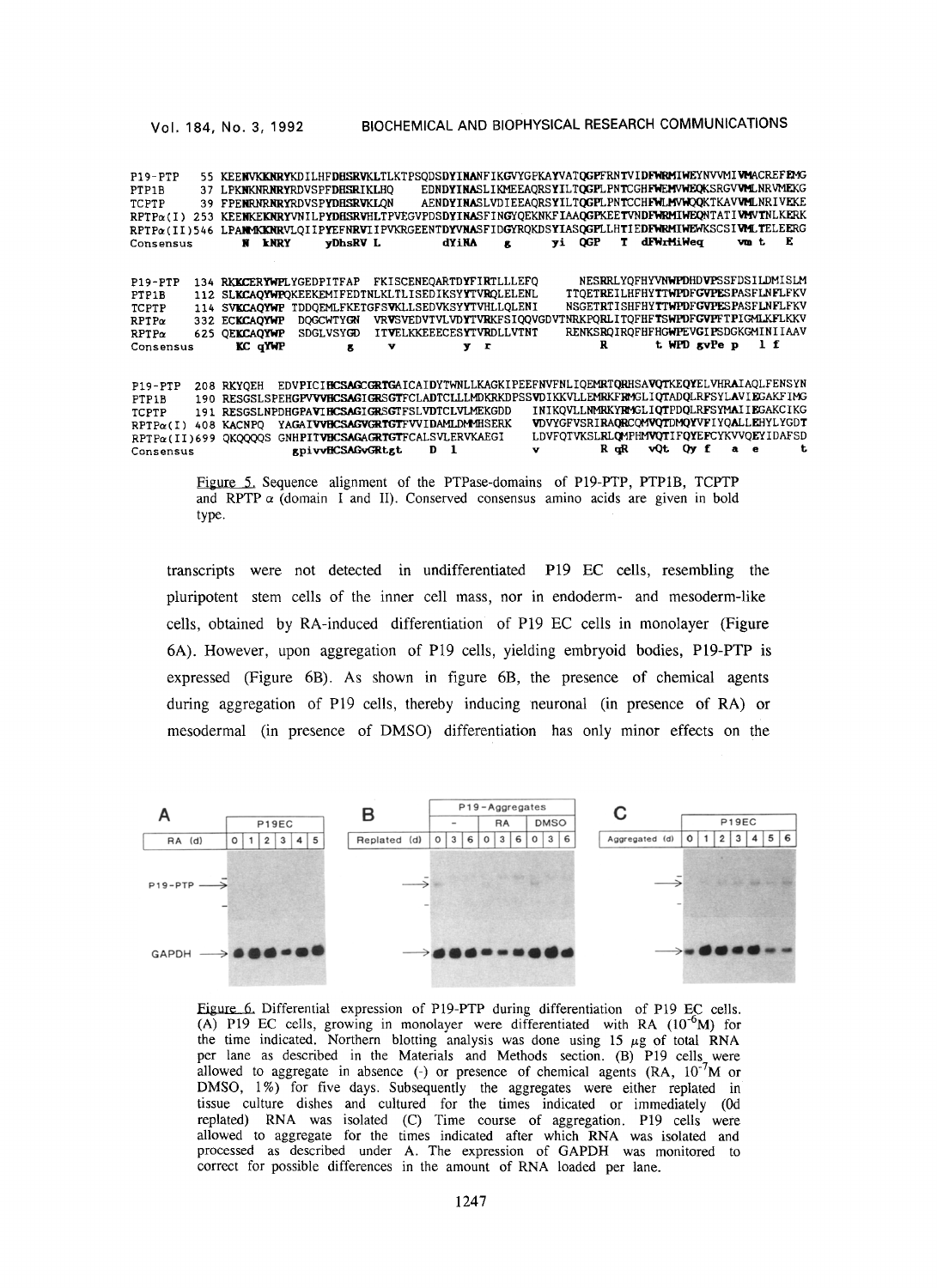expression of P19-PTP. Replating of the aggregates diminishes P19-PTP expression to undetectable levels (Figure 6B). In order to investigate the kinetics of P19-PTP expression upon aggregation of EC cells, RNA was isolated from P19 cells, aggregated for different periods of time. Figure 6C shows that P19-PTP is expressed constitutively from one day of aggregation onwards. Since P19-PTP is expressed specifically in P19 aggregates it is highly tempting to speculate that P19- PTP exerts a specific function in the aggregates. Further work is required to determine the nature of P19-PTP-functioning in aggregated P19 cells.

## ACKNOWLEDGMENTS

The authors thank Dr. S.W. de Laat for critical reading of the manuscript. This research was supported by the Centre for Developmental Biology Utrecht, the Netherlands.

## **REFERENCES**

1. Hunter, T. and Cooper, J.A. (1985) Annu. Rev. Biochem. 54, 897-930

2. Ullrich, A. and Schlessinger, J. (1990) Cell 61,201-212

3. Fischer, E.H., Charbonneau, H. and Tonks, N.K. (1991) Science 253,401-406

4. Streuli, M., Krueger, N.X., Tsai, A.Y.M. and Saito, H. (1989) Proc. Natl. Acad. Sci. 86, 8698-8702

5. Streuli, M., Krueger, N.X., Thai, T., Tang, M. and Saito, H. (1990) EMBO J. 9, 2399-2407

6. Guan, K.L. and Dixon, J.E. (1990) Science 249, 553-556

7. Guan, K.L., Broyles, S.S. and Dixon, J.E. (1991) Nature 350, 359-362

8. Matthews, R.J., Cahir, E.D. and Thomas, M.L. (1990) Proc. Natl. Acad. Sci. 87, 4444-4448

9. Guan, K.L., Haun, R.S., Watson, R.J., Geahlen, R.L. and Dixon, J.E. (1990) Proc. Natl. Acad. Sci. 87, *1501-1505* 

10. Krueger, N.X., Streuli, M. and Saito, H. (1990) EMBO J. 9, 3241-3252

11. Cool, D.E., Tonks, N.K., Charbonneau, H., Walsh, K.A., Fischer, E.H. and Krebs, E.G. (1989) Proc. Natl. Acad. Sci. 86, 5257-5261

12. Brown-Shimer, S., Johnson, K.A., Bentley Lawrence, J., Johnson, C., Bruskin, A., Green, N.R. and Hill, D.E. (1990) Proc. Natl. Acad. Sci. 87, 5148-5152

13. Chernoff, J., Schievella, A.R., Jost, C.A., Erikson, R.L. and Neel, B.G. (1990)

Proc. Natl. Acad. Sci. 87, 2735-2739

14. Tonks, N.K., Cicirelli, M.F., Diltz, C.D., Krebs, E.G. and Fischer, E.H. (1990) Mol. Cell. Biol. 10, 458-463

15. Pallen, C.J. and Tong, P.H. (t991) Proc. Natl. Acad. Sci. 88, 6996-7000

16. Slack, J.M.W., Darlington, G.B., Heath, J.K. and Godsave, S.F. (1987) Nature 326, 197-200

17. Kimelman, D. and Kirschner, M.W. (1987) Cell 51, 869-877

18. Pawson, T. and Bernstein, A. (1990) Trends Genet. 6, 350-356

19. den Hertog, J., de Laat, S.W., Schlessinger, J. and Kruijer, W. (1991) Cell Growth Differ. 2, 155-164

20. Graham, C.F. (1979) in Concepts in mammalian Embryogenesis (Sherman, M.I. and Graham, C.F. Eds.), pp315-394, MIT Press, Cambridge

21. Martin, G. (1980) Science 209, 768-775

22. MeBurney, M.W., Jones-Villeneuve, E.M.V., Edwards, M.K.S. and Anderson, P.J. (1982) Nature 199, 165-167